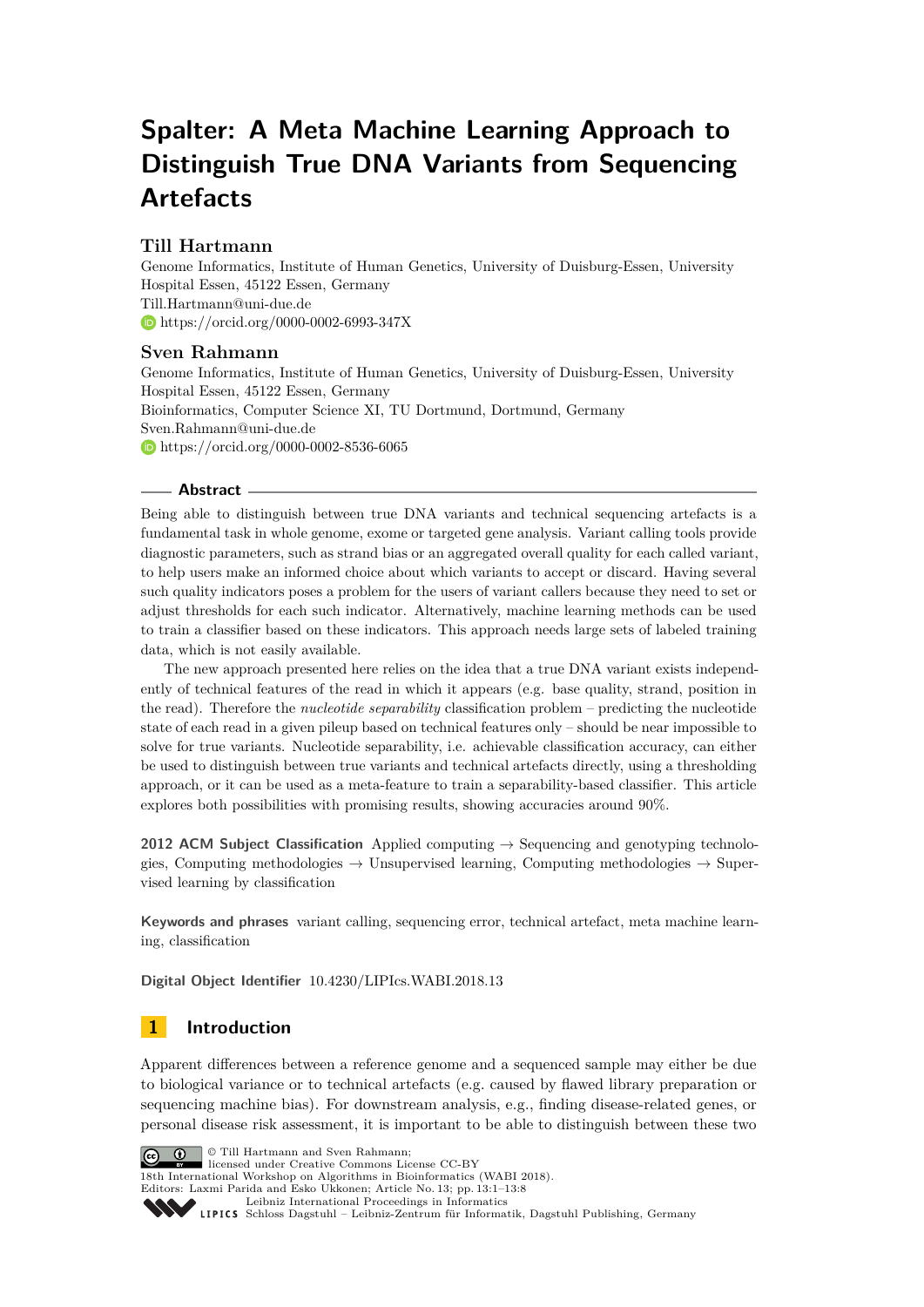#### **13:2 Spalter Distinguishes DNA Variants from Sequencing Artefacts**

kinds of causes. Therefore, variant callers, such as the one in GATK [\[3\]](#page-7-1), include measures, such as strand bias or overall variant quality, to assess the likelihood of a technical sequencing or processing artefact, and conversely, to provide a measure of confidence for each detected variant. For this, variant callers typically rely on assumptions about error distributions or require prior or expert knowledge [\[1\]](#page-7-2). Since these assumptions may not hold for every sequencing and processing pipeline or no prior knowledge may be available, we develop a different approach. For simplicity, our presentation focuses on single nucleotide variants (SNVs). In principle, it can be applied to longer variants (e.g. short indels) at the expense of a more complex technical implementation.

The idea is that a true DNA variant exists independently of technical features of the read where it appears, e.g. base quality, position in the read, mapping quality or strand of the read. Therefore the classification problem to predict the nucleotide state of each read in a given pileup based on only technical features should be unlearnable for a true variant. In other words, high classification accuracy on the *nucleotide separability* classification problem on a pileup suggests that the called variant is a technical artefact. Separability alone can be used to decide between a true DNA variant and a technical artefact. This yields a method that does not need labeled training data with known true variants. If ground truth information about which pileups exhibit true variants (and which exhibit technical artefacts) is available, it is possible to train a machine learning model on the separability values, resulting in a meta machine learning task. We here explore both possibilities.

Our work, called spalter, differs from related approaches that also use machine learning techniques to classify pileups, like SNPSVM [\[4\]](#page-7-3) or DeepVariant [\[5\]](#page-7-4), in that it does not necessarily need labeled training data. Spalter employs classification methods for computing separability values, which *can*, but do not need to be used for training another classifier using labeled target data (true variant vs. technical artefact). If such is not available, a thresholding rule can be applied on separability at the cost of accuracy. In contrast, SNPSVM learns only the latter classifier in conjunction with 'hand-crafted' features (such as 'base quality mean' or 'read position mean'). DeepVariant encodes information in RGBA images (in newer versions, data is encoded in multichannel tensors instead), which are then used to train a convolutional neural network (CNN). Training the CNN is computationally expensive, especially without dedicated graphic processing units (GPUs) or tensor processing units (TPUs). Spalter, in contrast, is neither restricted to a single model architecture nor does it require extensive CPU or memory resources.

## **2 Idea**

For an arbitrary site in the reference sequence, let  $B$  be the multiset of bases in that site's pileup, and let *s* be the base in the reference sequence at that site. If some bases in B disagree with *s*, i.e. there is a certain (minimum) fraction of bases which are not equal to *s*, we ask whether this is due to technical artefacts or biological variation.

However, there is more information available for each base of a pileup than just the nucleotide represented, and we gather and store the purely *technical* information that should be independent of the presence or absence of a biological variant, such as the *base quality* of a base (assigned by the sequencer), the *strand* of the read, or whether the read is the first or second of a read pair.

If, for a given pileup, it is possible to *separate* bases that match the respective reference base from those that do not by making use of the aforementioned technical features and simple classifiers, we are inclined to believe that a technical artefact is present (depending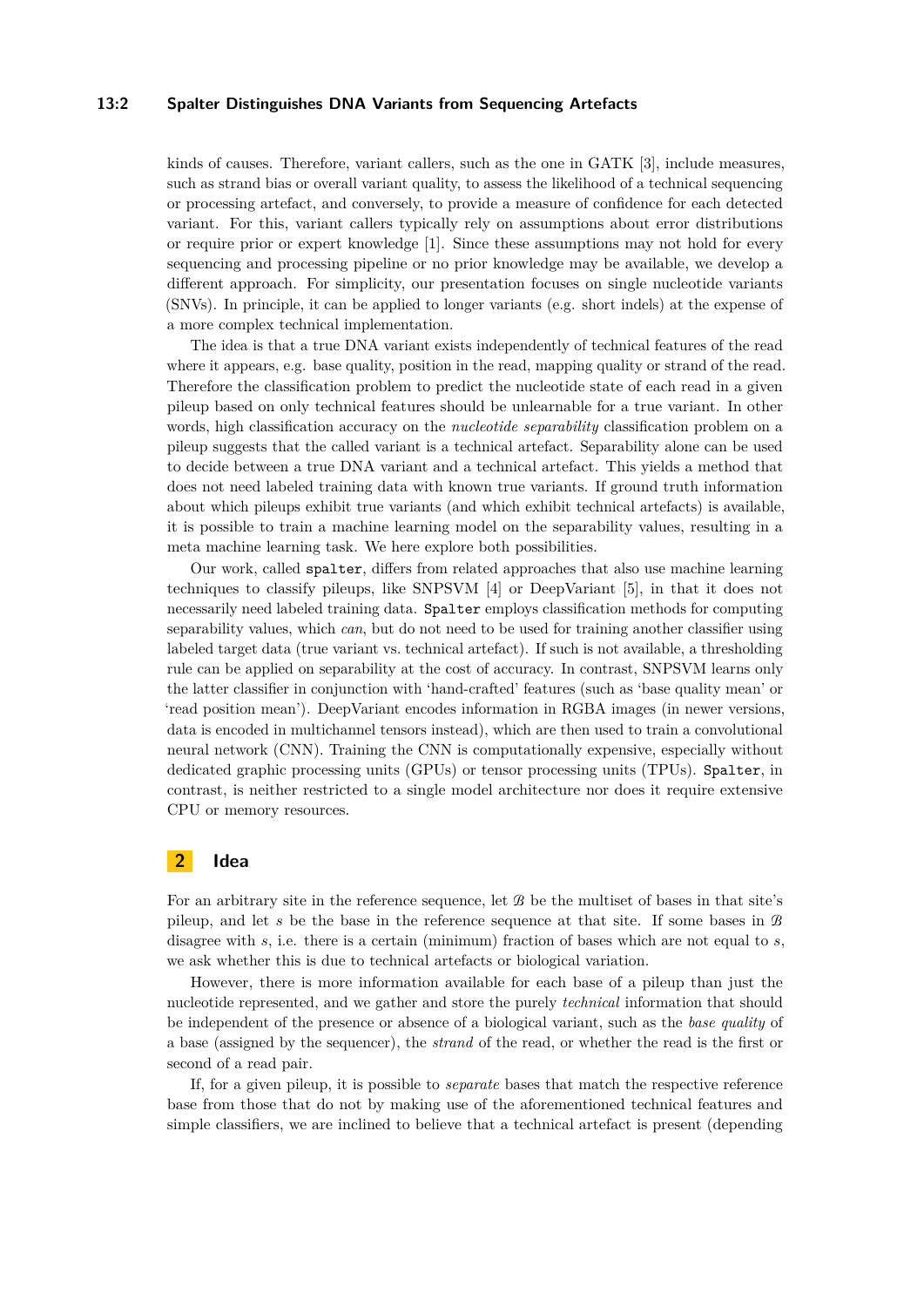<span id="page-2-0"></span>

**Figure 1** Computing separability profiles. For a given pileup, labels ⊕ (base matches reference base) and  $\Box$  (base does not match reference base) are determined for every base (rectangle) in the pileup (stack of rectangles). Also, for each base a technical feature vector (grey rectangle with colored squares, one square for each feature) is derived from its read and accompanying auxiliary data (such as base quality or read strand). Using these labels and feature vectors, a simple classification model is trained and its training accuracy is evaluated and interpreted as *separability*.

on the degree to which separation was successful).

The reasoning behind this assumption is that the sequencing process is consistent regardless of whether samples contain SNVs or not. This implies that it should not be possible to tell reference from alternative bases by looking at technical features only. Hence, if it is indeed possible to tell them apart, a pattern was recognized which is most likely explained by technical biases during some stage of the sequencing process.

For a given pileup's bases  $\mathcal{B}$ , we derive base labels  $\oplus$  if the base matches the reference base  $s$  and  $\ominus$  if it does not. We then train a classifier to predict the base label only from the technical features (which should work badly for true biological variants). The *training accuracy* of this classifier is called *separability* of B [\(Figure 1\)](#page-2-0).

A low separability suggests that there is a true variant in B. As a first step, the separability of a pileup can thus be used *directly* for decision making (true variant or technical artefact), or, in a further step, as a feature for training a classifier based on separability. The first step does not need labeled training examples (in the sense of manually annotated 'true SNV' and 'technical artefact' labels; of course, a supervised classification problem is solved based on known nucleotide status for each read). The second step does need labeled training examples and uses (meta-)features (separability) from the classification problem of the first step. We hence call spalter a pseudo-supervised meta machine learning approach.

## **3 Method**

To disambiguate between the different kinds of features used throughout the paper, features associated with bases and reads (such as base quality or read strand) are called *technical* features, while features constructed as explained in [subsection 3.1](#page-3-0) are called *meta features* or *separability profile*.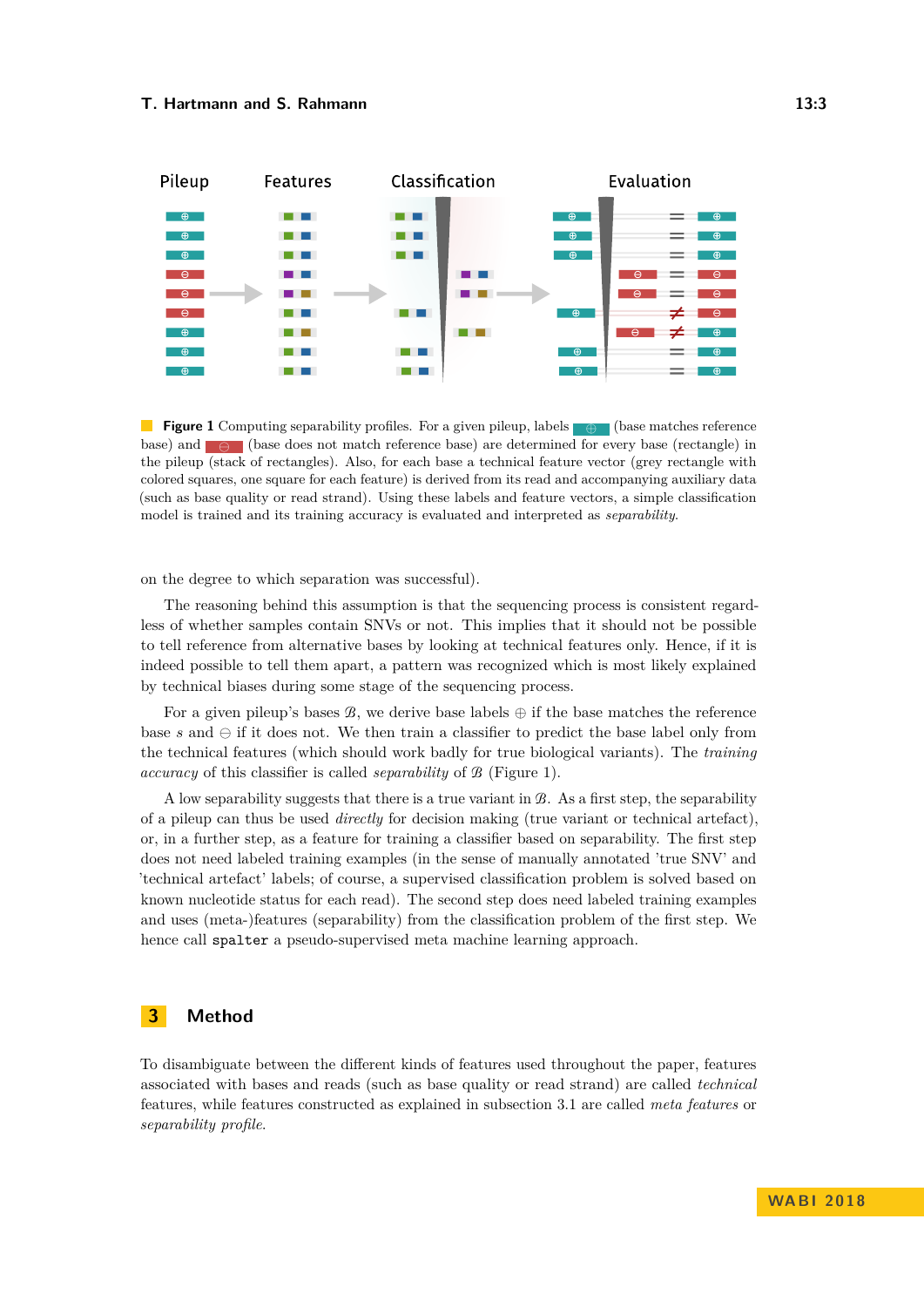<span id="page-3-2"></span>**Algorithm 1** Building a separability profile for a single pileup p, using a set of classifiers C and a set of feature combinations  $\mathcal{F}$ . A  $\mathcal{C} \times \mathcal{F}$  matrix **S** with separability values is returned.

```
1 function separability_profile (p, C, \mathcal{F}):
2 S = empty real C \times \mathcal{F} matrix
3 l = [ base == reference_base for base in p . bases ]
4 \t f = extract_features (p) # technical features
for (C, F) in C \times \mathcal{F}: # for each combination (each F \in 2^f)
6 M = C. train(F, l) # train model M
7 \theta\ell' = M. predict (F)= M. predict(F) # predict labels l'8 s = rel_accuracy (\ell, \ell'# evaluate training accuracy (see text)
9 S [C, F] = S # store s in meta feature matrix
10 return S
```
#### <span id="page-3-10"></span><span id="page-3-7"></span><span id="page-3-0"></span>**3.1 Computing the separability profile**

Since the idea is to discern between SNVs and technical artefacts on the assumption that they behave differently with respect to separability, the first step is to build a separability profile<sup>[1](#page-3-1)</sup> for each pileup. [Algorithm 1](#page-3-2) outlines the routine for building a separability profile for a single pileup p for a given set C is a set of classifiers and a set  $\mathcal F$  of feature combinations from a basic set *f* of technical features.

We assume that the given pileup p has a given minimum alternative allele fraction (default:  $\geq$  0.1) and a given minimum coverage (default:  $\geq$  10)<sup>[2](#page-3-3)</sup>. A label vector  $\ell$  is built by comparing every base in the pileup to the reference base at the pileup's position (line [3\)](#page-3-4). By default, the following four technical features are extracted *for each base* in the pileup (line [4\)](#page-3-5), resulting in a technical feature matrix of dimension number of reads in p times number of features:

- **1.** Read pair index (binary): Is the read containing the base the first or the second of its read pair?
- **2.** Read strand (binary): Is the read on the forward or the reverse strand?
- **3.** Neighbour base quality (continuous): Average base quality of the respective base and its direct neighbours (from the same read).
- **4.** End proximity (continuous): Distance of the base to either end of its read, transformed to be in [0*,* 1]. The closer the base to the center of its read, the lower the end proximity and vice versa.

In order to build a separability *profile*, we train one model (lines [6](#page-3-6)[–9\)](#page-3-7) for each combination of classifier and feature subset (line [5\)](#page-3-8) in order to obtain information about the difficulty of separation (a) with a limited set of features and (b) with different classifiers. Note that increasing the number of technical features or increasing the number of classifiers, while increasing the level of detail of separability profiles, will not change the general appearance and behaviour of separability profiles; they will always exhibit a gradual increase of accuracy with both increasing number of technical features used for training and classifier complexity, as can be seen in [Figure 2.](#page-4-0) Calculating separability is straightforward: After training a model (line [6\)](#page-3-6), its prediction (line [7\)](#page-3-9) is used to calculate *relative* training accuracy  $s = \frac{a-p}{1-p}$ , where *a* is the model's accuracy (fraction of correct predictions) and *p* is the accuracy of a

<span id="page-3-1"></span><sup>1</sup> Initially, we assumed that a single separability value might suffice; however, the resulting accuracy was not satisfactory.

<span id="page-3-3"></span><sup>&</sup>lt;sup>2</sup> Since we are training classifiers, these defaults ensure that there are at least 10 examples available for training, albeit with heavily skewed class sizes (1 : 9).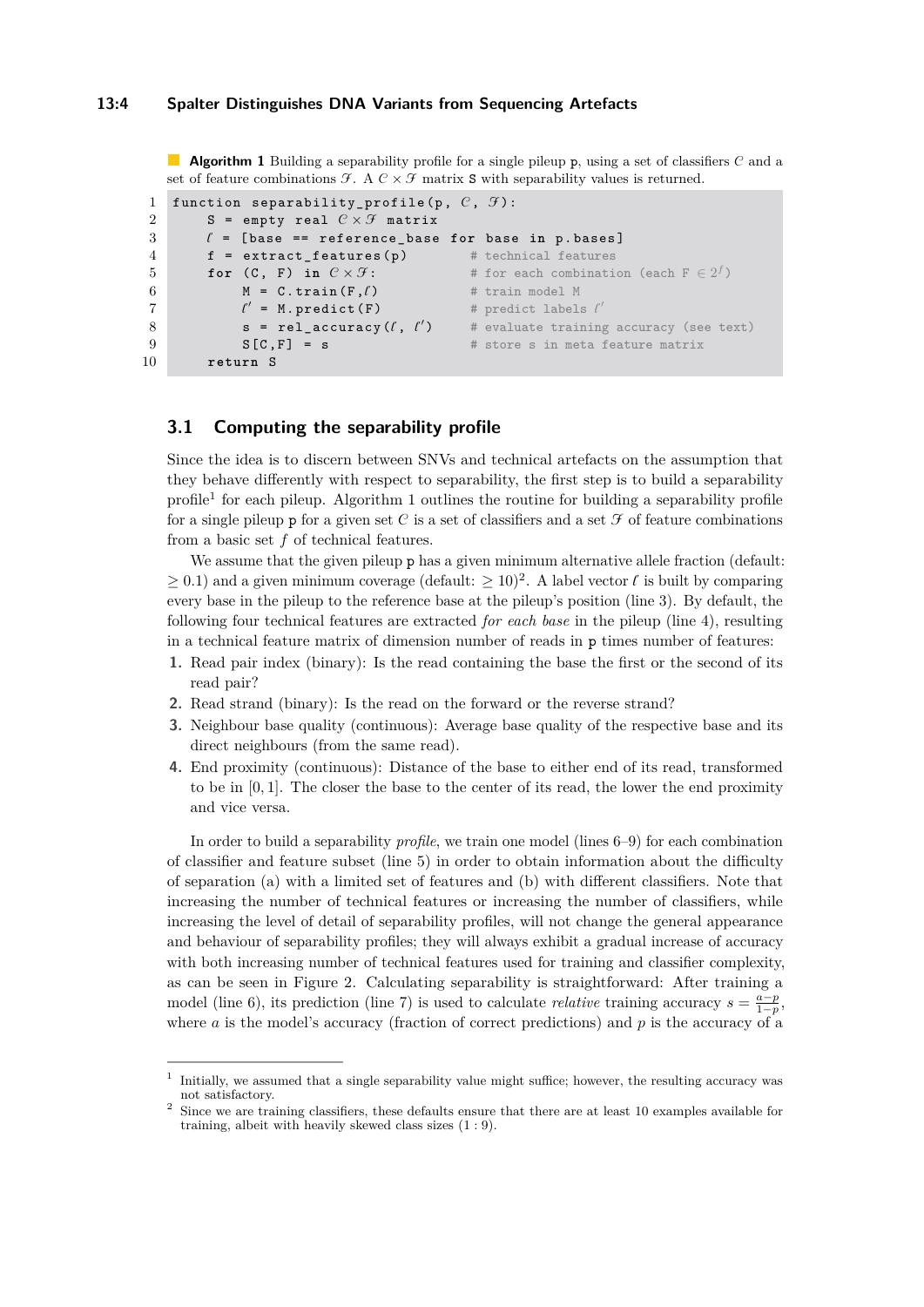#### <span id="page-4-0"></span>**T. Hartmann and S. Rahmann 13:5**



Average separability profiles

**Figure 2** Average separability profiles for 2327321 SNV and 5618509 erroneous sites, using 2 classifiers and 4 + 1 different feature combinations (numbers correspond to those of features listed in [subsection 3.1\)](#page-3-0). Each cell corresponds to the training accuracy of one classifier (x-axis) trained with a certain subset of features (y-axis ). On average, separability is higher for erroneous sites than for SNV sites.

'largest class' classifier (line [8\)](#page-3-10), i.e. an accuracy of  $p$  is trivial to achieve. Finally, the resulting relative accuracy value – called *separability* – is stored in the separability profile S (line [9\)](#page-3-7).

### **3.2 Distinguishing between errors and SNVs**

Having built a separability profile for each pileup, the task is to utilise these to distinguish between sites with technical artefacts and sites with true SNVs.

One way to do this is to use a thresholding approach: Summarise separability profiles (per pileup) for example by averaging the values to a single mean separability value and apply a threshold to the averages. Any site whose mean separability is below the threshold is deemed a likely true variant site, while values above the threshold imply a site with technical sequencing artefacts (the easier it is to separate disagreeing bases in a pileup, the more likely becomes a technical artefact).

Another approach lies in using separability profiles as features to train a classification model; this necessitates labeled data, i.e. information about whether a pileup/site is deemed a true SNV site or not.

Both approaches have been implemented in spalter. For the first approach (classification on mean separability values with a single threshold), the threshold defaults to 0*.*8; for the second approach (classification on separability profiles with an arbitrary supervised classifier), the classifier defaults to a random forest consisting of 19 trees with a maximum depth of 4 (but can be set to an arbitrary supervised classifier). We provide pre-trained default models, which have been evaluated as described in [section 4.](#page-4-1)

## <span id="page-4-1"></span>**4 Evaluation**

In order to evaluate spalter, we used datasets from CHM-eval/syndip [\[2\]](#page-7-5), a benchmark specifically designed for small variant callers. Among other things, it consists of the *de*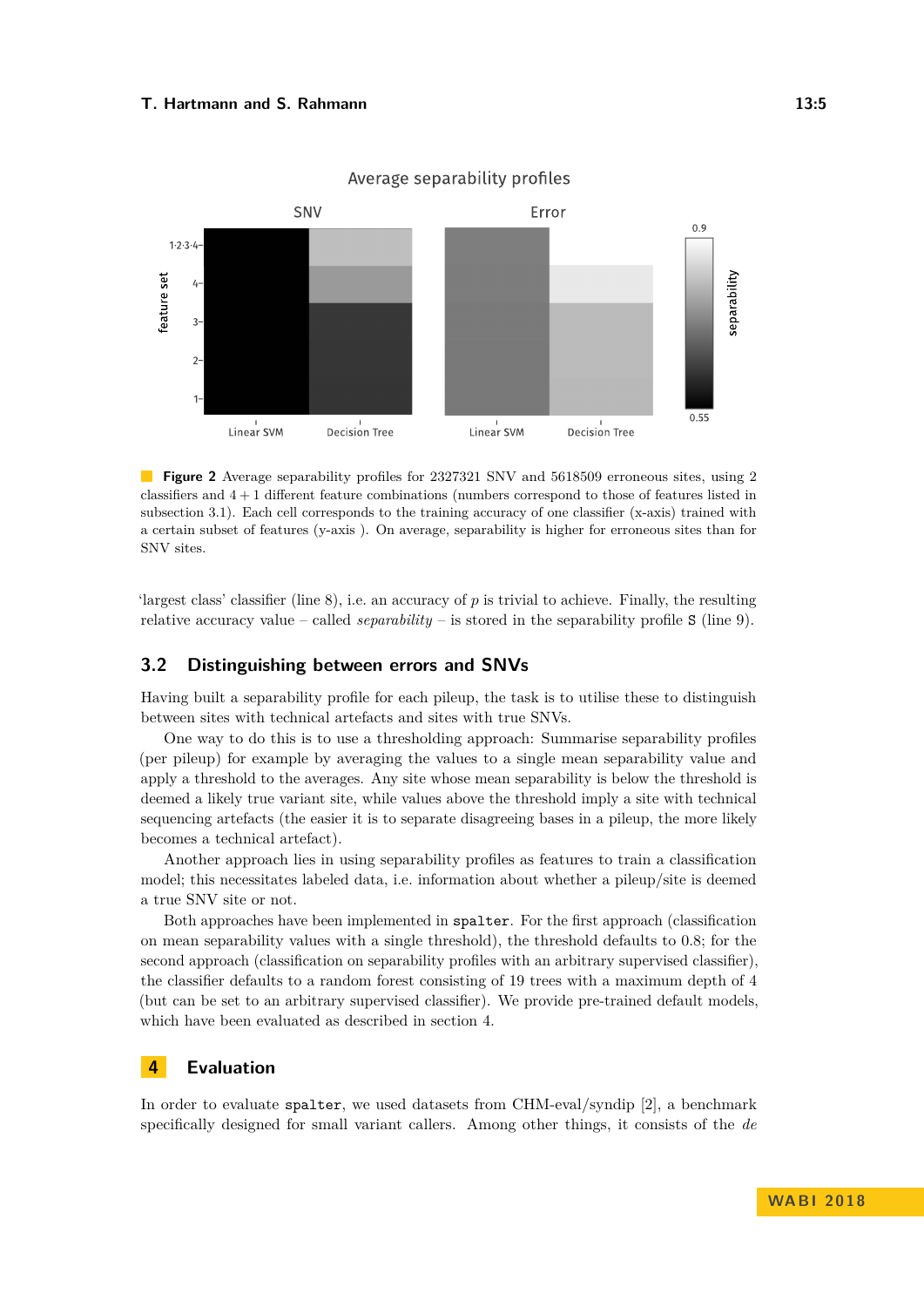#### **13:6 Spalter Distinguishes DNA Variants from Sequencing Artefacts**

<span id="page-5-2"></span>**Table 1** Different separability thresholds for different bins of read depths lead to an overall increase in accuracy compared to the accuracy achieved using a single global threshold.

| read depth                                                 | $120-24 \quad 25-29 \quad 30-34 \quad 35-39 \quad 40-44 \quad 45-49 \quad 50-54 \quad 55-59$                |  |  |  |      |
|------------------------------------------------------------|-------------------------------------------------------------------------------------------------------------|--|--|--|------|
| separability threshold   0.2 0.81 0.82 0.82 0.82 0.82 0.81 |                                                                                                             |  |  |  | 0.80 |
| accuracy                                                   | $\begin{array}{cccccc} & 92.9\% & 89.6\% & 91.8\% & 92.0\% & 94.7\% & 95.1\% & 96.0\% & 95.8\% \end{array}$ |  |  |  |      |

*novo* assembly of PacBio sequences of two different complete hydatidiform mole (CHM) cell lines (i.e. completely homozygous) as well as Illumina HiSeq-X10 reads of a 1:1 mixture of the DNA of the two cell lines. We applied different methods to the CHM-eval dataset with known SNV sites from full.37m.vcf.gz (indels excluded). We also used the NA12878 dataset from Genome In A Bottle to be able to compare spalter with SNPSVM. Note that we could not successfully run SNPSVM on either dataset<sup>[3](#page-5-0)</sup>, which is why we use the results given in [\[4\]](#page-7-3) instead, where a dataset was obtained based on the NA12878 exome (i.e. in-house sequencing on an Illumina HiSeq 2000, variants for training determined using GATK's best practices guidelines and filtering these with data from the 1000 Genomes project).

Separability profiles were computed using different subsets of the technical features (every single feature and all features) listed in [subsection 3.1.](#page-3-0) The classifiers used for the nucleotide separability problem were logistic regression (using the stochastic gradient descent implementation in Rust, available from the  $\texttt{rustlearn}~\text{crate}^4),$  $\texttt{rustlearn}~\text{crate}^4),$  $\texttt{rustlearn}~\text{crate}^4),$  linear support vector machines, radial basis function support vector machines with default parameters and decision trees with a maximum depth of 4 (always using their rustlearn implementations).

In a first step, we use *only decisions based on thresholded average separability values*. Average separability values are computed as the average over the different feature combinations and the decision tree classifier as shown in Figure [2](#page-4-0) (right column of panels). With a threshold of 0*.*8 (which is not an optimised threshold), an accuracy of 89% is obtained for the CHM-eval dataset, while the accuracy for the GIAB dataset is 87.2%. For CHM-eval, in detail, we discover 85.2% of the true SNVs, and 91.7% of our SNV calls are correct; we discover 93.6% of the true technical artefacts, and 88.4% of our artefact calls are correct with this threshold. For GIAB, we discover 65.3% of the true SNVs, and 95.3% of our SNV calls are correct; we discover 98.4% of the true technical artefacts, and 84.8% of our artefact calls are correct with this threshold.

Since SNPSVM did not finish successfully on either dataset, the comparison between the recall and precision values for SNPSVM reported in [\[4\]](#page-7-3) and the values for spalter reported above is not a strong one, especially considering that the number of variants examined is roughly  $4 \cdot 10^4$  for SNPSVM and  $3 \cdot 10^6$  for spalter. Still, performance on the CHM-eval dataset is comparable to SNPSVM's performance, which achieved comparable recall with higher precision. We note, however, that SNPSVM needs labeled training data to achieve this performance, while our results are based on simple separability thresholding and an educated guess for the threshold. Note that it may well be possible to estimate a better threshold from the resulting average separability distribution automatically.

The accuracy can be improved if different (optimal) thresholds are chosen based on the pileup's read depth (coverage) and labeled training data, as shown in [Table 1.](#page-5-2)

Similarly, higher accuracies can be obtained if separability is used as a feature in a meta-classification task: The classifiers used for the decision problem (true variant / technical

<span id="page-5-0"></span> $3$  This is probably due to a  $0/1$  indexing error in its source.

<span id="page-5-1"></span><sup>4</sup> see <https://maciejkula.github.io/rustlearn/>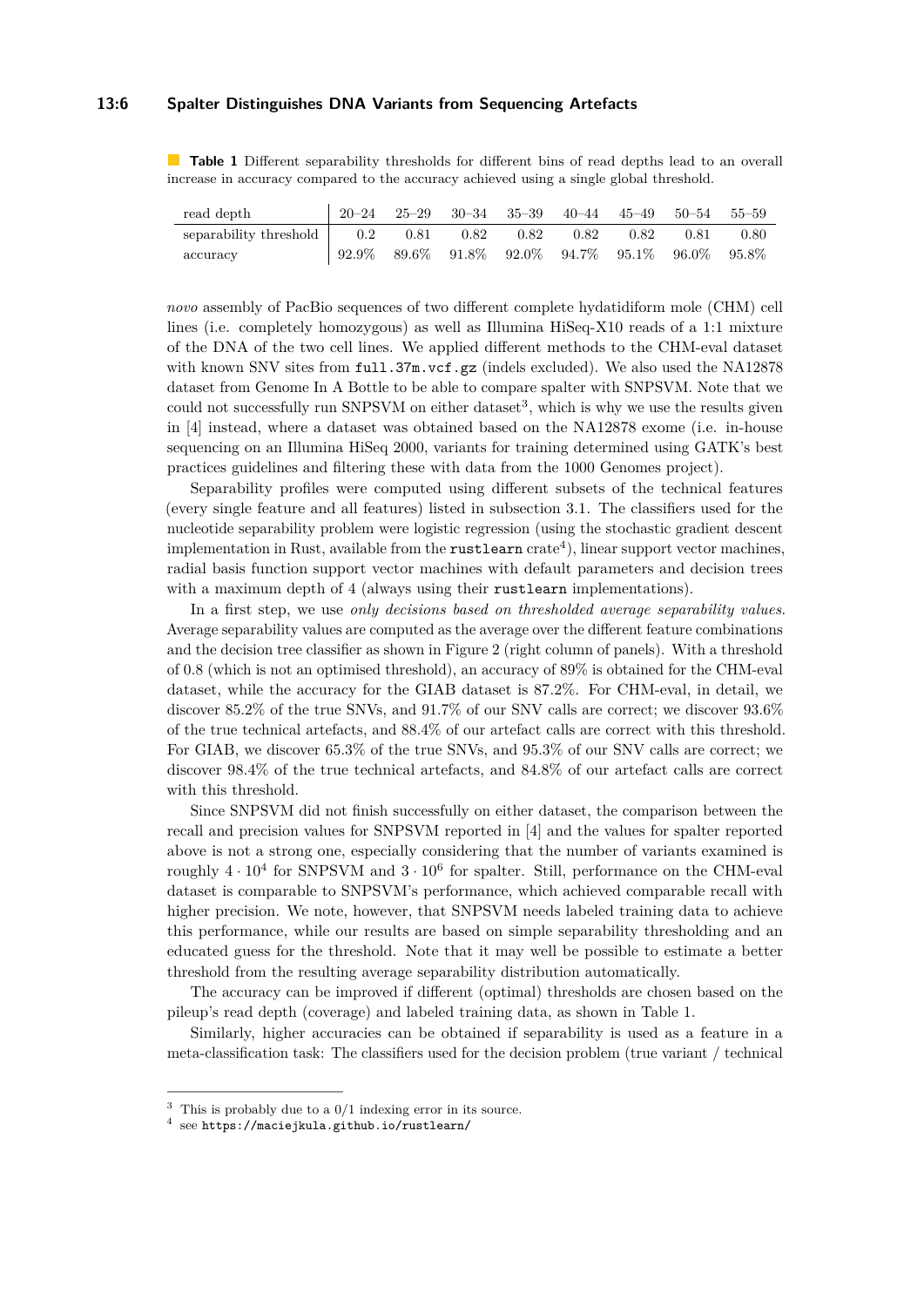#### **T. Hartmann and S. Rahmann 13:7**

<span id="page-6-0"></span>

**Figure 3** Histograms of mean separability values for dataset CHM1\_CHM13\_2. Correctly called SNVs ( blue ) and errors ( orange ) are clearly distinct, with the latter exhibiting higher mean separability values. Incorrectly called SNV sites ( red ) have a mean separability distribution with its mean close to that of the distribution of correct SNV calls, while incorrectly called errors ( green ) occur most often around the intersection of correct SNV and error calls.

artefact) were random forests and decision trees (with maximum depth 4). Training sample size was varied between  $10^i$  for  $i \in \{4, 5, 6\}$ , where  $10^4$  data points correspond to roughly 0*.*001% of available data. We found that both training and testing accuracy on CHM-eval were extremely consistent (for all tested combinations between 87*.*4% (lowest minus one standard deviation) and 92*.*9% (highest plus one standard deviation)), with the mean at 91*.*5%, which is higher than the overall accuracy using simple thresholding.

We conclude that (a) the introduced meta features are indeed useful for training classification models, and (b) a tiny fraction of the data is sufficient to train a suitable classification model.

To explicitly show that the claim 'error likelihood increases with separability' holds, we examined the empirical distributions of mean separability values as shown in [Figure 3.](#page-6-0) Indeed, sites that exhibit technical artefacts tend to have higher mean separability values than true SNV sites.

## **5 Discussion**

Using meta features (separability profiles) to train classifiers to distinguish technical artefacts from true SNVs leads to accurate models, especially given the fact that only abstract separability information is used for training. When using random labels for training instead, accuracy is close to 50%, which indicates that separability profiles do not facilitate overfitting. It remains to be determined if models derived from separability profiles are 'portable', i.e.